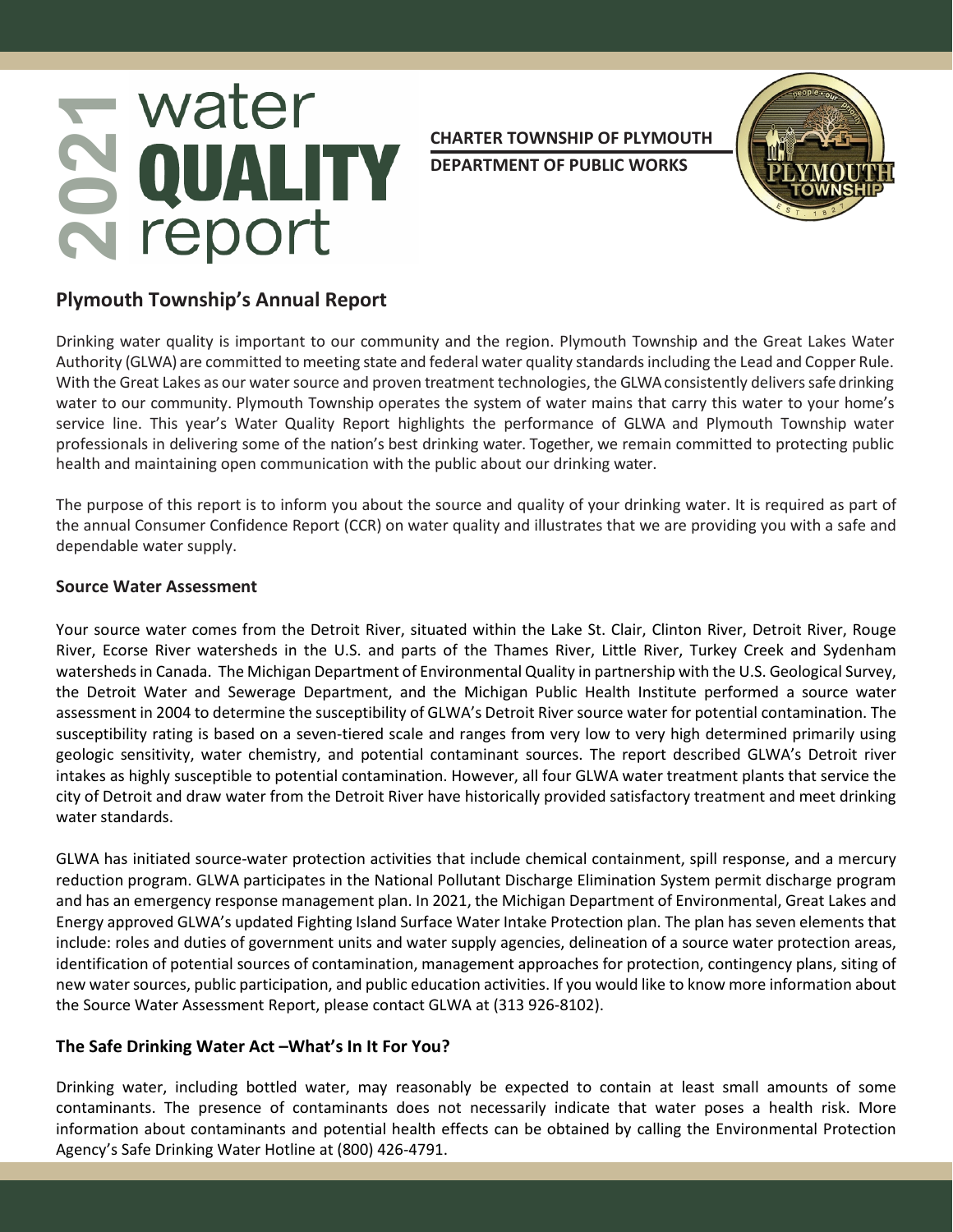The sources of drinking water (both tap water and bottled water) include rivers, lakes, streams, ponds, reservoirs, springs, and wells. As water travels over the surface of the land or through the ground, it dissolves naturally occurring minerals and, in some cases, radioactive material, and can pick up substances resulting from the presence of animals or from human activity.

Contaminants that may be present in source water include:

- Microbial contaminants, such as viruses and bacteria, which may come from sewage treatment plants, septic systems, agricultural livestock operations, and wildlife.
- Inorganic contaminants, such as salts and metals, which can be naturally-occurring or result from urban storm water runoff, industrial or domestic wastewater discharges, oil and gas production, mining, or farming.
- Pesticides and herbicides, which may come from a variety of sources such as agriculture, urban storm water runoff, and residential uses.
- Organic chemical contaminants, including synthetic and volatile organics, which are by-products of industrial processes and petroleum production, and can also come from gas stations, urban storm water runoff and septic systems.
- Radioactive contaminants, which can be naturally occurring or be the result of oil and gas production and mining activities.

In order to ensure that tap water is safe to drink, EPA prescribes regulations which limit the amount of certain contaminants in the water provided by public water systems. FDA regulations establish limits for contaminants in bottled water which must provide the same protection for human health.

#### **Important Information about Lead in Drinking Water**

Safe drinking water is a shared responsibility. The water that GLWA delivers to our community does not contain lead. Lead can



leach into drinking water through home plumbing fixtures, and in some cases, customer service lines. Corrosion control reduces the risk of lead and copper from leaching into your water. Orthophosphates are added during the treatment process as a corrosion control method to create a protective coating in service pipes throughout the system, including in your home or business. Plymouth Township performs required lead and copper sampling and testing in our community. Water consumers also have a responsibility to maintain the plumbing in their homes and businesses, and can take steps to limit their exposure to lead.

If present, elevated levels of lead can cause serious health problems, especially for pregnant women and young children. Infants and children who drink water containing lead could experience delays in their physical or mental development. Children could show slight deficits in attention span and learning abilities. Adults who drink this water over many years could develop kidney problems or high blood pressure.

Lead in drinking water is primarily from materials and components associated with service lines and home plumbing. GLWA is responsible for providing high quality drinking water but cannot control the variety of materials used in plumbing components. When your water has been sitting for several hours, you can minimize the potential for lead exposure by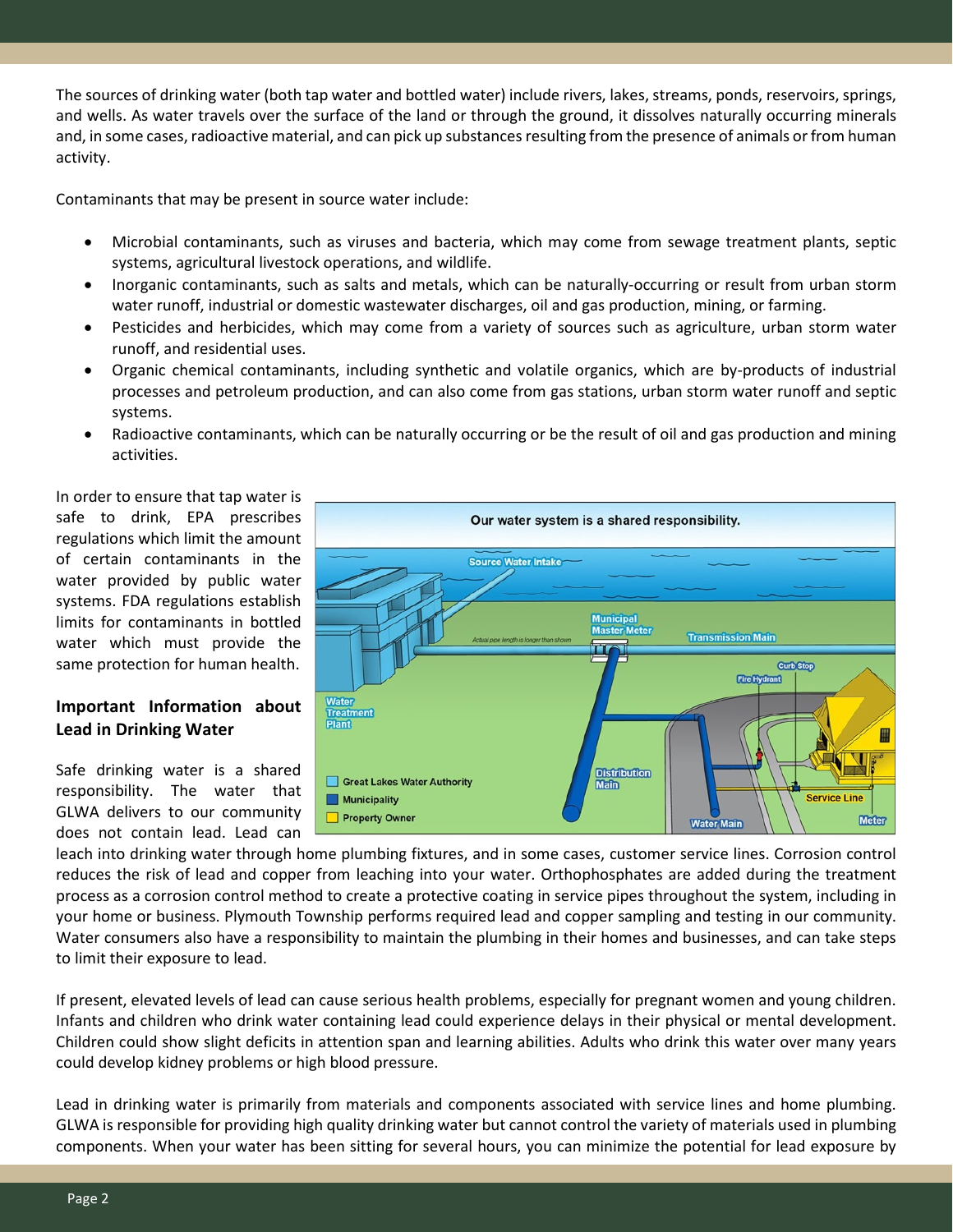flushing your tap for 30 seconds to 2 minutes before using water for drinking or cooking. If you have a service line that is lead, galvanized previously connected to lead, or unknown but likely to be lead, it is recommended that you run your water for at least 5 minutes to flush water from both your home plumbing and the lead service line. If you are concerned about lead in your water, you may wish to have your water tested. Information on lead in drinking water, testing methods, and steps you can take to minimize exposure is available from the Safe Drinking Water Hotline 1-800-426-4791 or at [http://www.epa.gov/safewater/lead.](http://www.epa.gov/safewater/lead)

# **GLWA Springwells Water Treatment Plant 2021 Regulated Detected Contaminants Tables**

These tables are based on tests conducted in the year 2021 or the most recent testing done within the last five calendar years. Tests are conducted throughout the year and only tests that show the presence of a substance or require special monitoring are presented in these tables. The State allows monitoring for certain contaminants less than once per year because the concentrations of these contaminants are not expected to vary significantly from year to year. All of the data is representative of the water quality, but some are more than one year old.

| 2021 Inorganic Chemicals - Annual Monitoring at Plant Finished Tap (GLWA) |                  |      |                                      |                                       |                                            |                              |                  |                                                                                                                                              |
|---------------------------------------------------------------------------|------------------|------|--------------------------------------|---------------------------------------|--------------------------------------------|------------------------------|------------------|----------------------------------------------------------------------------------------------------------------------------------------------|
| Regulated<br>Contaminant                                                  | <b>Test Date</b> | Unit | <b>Health</b><br>Goal<br><b>MCLG</b> | <b>Allowed</b><br>Level<br><b>MCL</b> | <b>Highest</b><br>Level<br><b>Detected</b> | Range of<br><b>Detection</b> | <b>Violation</b> | <b>Major Sources in</b><br><b>Drinking Water</b>                                                                                             |
| <b>Fluoride</b>                                                           | 04/13/2021       | ppm  | 4                                    | 4                                     | 0.52                                       | n/a                          | no               | Erosion of natural<br>deposit; Water<br>additive, which<br>promotes strong teeth;<br>Discharge from<br>fertilizer and aluminum<br>factories. |
| <b>Nitrate</b>                                                            | 04/13/2021       | ppm  | 10                                   | 10                                    | 0.34                                       | n/a                          | no               | Runoff from fertilizer<br>use; Leaching from<br>septic tanks, sewage;<br>Erosion of natural<br>deposits.                                     |
| <b>Barium</b>                                                             | 05/16/2017       | ppm  | $\overline{2}$                       | 2                                     | 0.01                                       | n/a                          | no               | Discharge of drilling<br>wastes; Discharge from<br>metal refineries;<br>Erosion of natural<br>deposits.                                      |

| 2021 Disinfection Residual - Monitoring in the Distribution System |                            |      |                                       |                                        |                                       |                                         |                  |                                                  |
|--------------------------------------------------------------------|----------------------------|------|---------------------------------------|----------------------------------------|---------------------------------------|-----------------------------------------|------------------|--------------------------------------------------|
| Regulated<br><b>Contaminant</b>                                    | <b>Test</b><br><b>Date</b> | Unit | <b>Health</b><br>Goal<br><b>MRDLG</b> | <b>Allowed</b><br>Level<br><b>MRDL</b> | <b>Highest</b><br>Level<br><b>RAA</b> | Range of<br>Quarterly<br><b>Results</b> | <b>Violation</b> | <b>Major Sources in</b><br><b>Drinking Water</b> |
| <b>Total Chlorine</b><br><b>Residual</b>                           | 2021                       | ppm  | 4                                     | 4                                      | 0.69                                  | 0.59-0.76                               | no               | Water additive used<br>to control microbes       |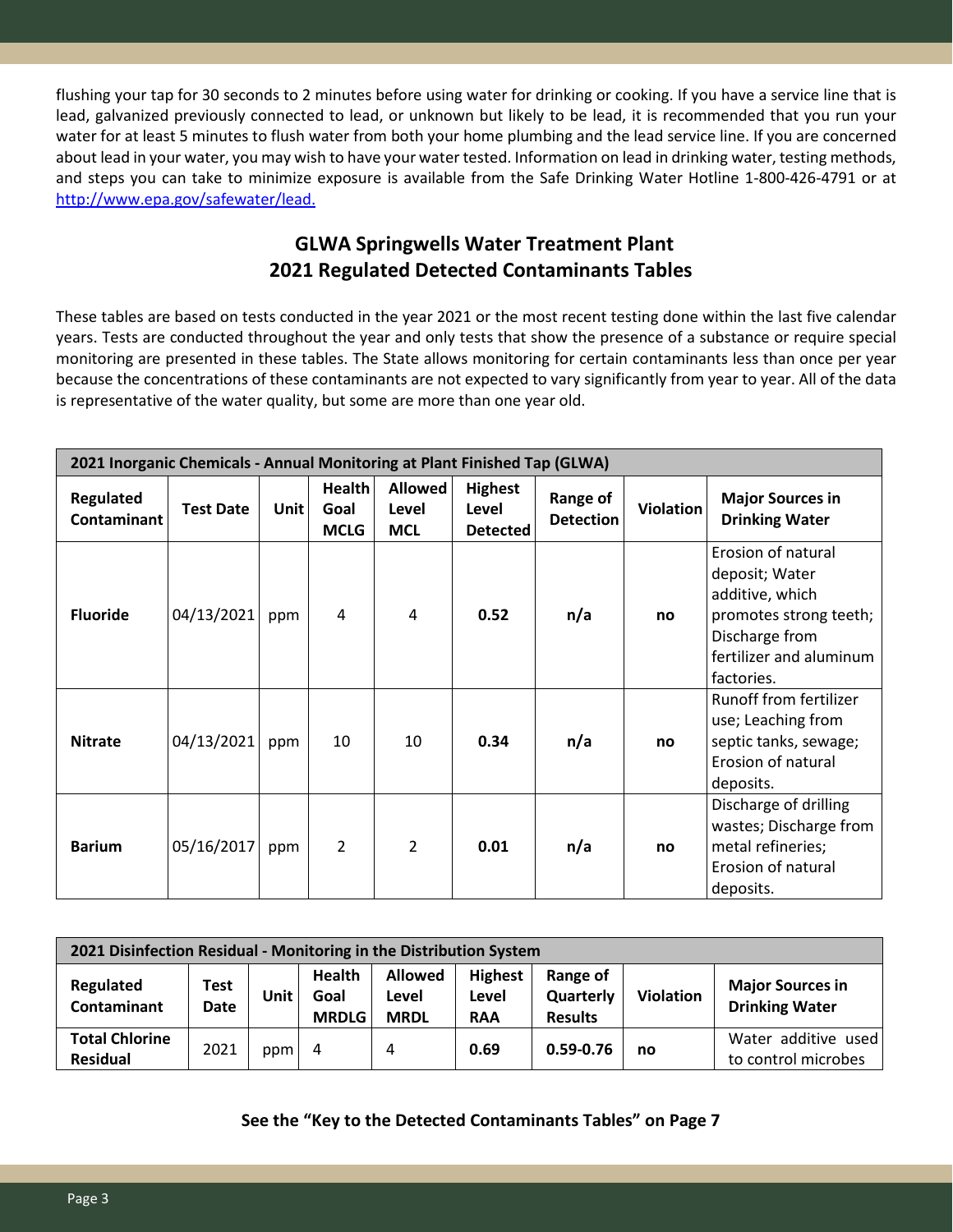| 2021 Disinfection By-Products - Stage 2 Disinfection By-Products Monitoring in the Distribution System |                            |      |                                      |                                       |                                        |                                         |                  |                                                 |
|--------------------------------------------------------------------------------------------------------|----------------------------|------|--------------------------------------|---------------------------------------|----------------------------------------|-----------------------------------------|------------------|-------------------------------------------------|
| Regulated<br><b>Contaminant</b>                                                                        | <b>Test</b><br><b>Date</b> | Unit | <b>Health</b><br>Goal<br><b>MCLG</b> | <b>Allowed</b><br>Level<br><b>MCL</b> | <b>Highest</b><br>Level<br><b>LRAA</b> | Range of<br>Quarterly<br><b>Results</b> | <b>Violation</b> | <b>Major Sources</b><br>in Drinking<br>Water    |
| (TTHM)<br><b>Total</b><br><b>Trihalomethanes</b>                                                       | 2021                       | ppb  | n/a                                  | 80                                    | 25.75                                  | 18-43                                   | no               | By-product of<br>drinking water<br>chlorination |
| (HAA5)<br><b>Haloacetic Acids</b>                                                                      | 2021                       | ppb  | n/a                                  | 60                                    | 16.5                                   | $11 - 19$                               | no               | By-product of<br>drinking water<br>chlorination |

| 2021 Turbidity - Monitored Every 4 Hours at the Plant Finished Water Tap  |                                                                                                  |                  |                                           |  |  |  |  |  |
|---------------------------------------------------------------------------|--------------------------------------------------------------------------------------------------|------------------|-------------------------------------------|--|--|--|--|--|
| <b>Highest Single</b><br><b>Measurement Cannot</b><br><b>Exceed 1 NTU</b> | <b>Lowest Monthly % of Samples Meeting</b><br><b>Turbidity Limit of 0.3 NTU (minimum</b><br>95%) | <b>Violation</b> | <b>Major Sources in Drinking</b><br>Water |  |  |  |  |  |
| $0.20$ NTU                                                                | 100%                                                                                             | no               | Soil Runoff                               |  |  |  |  |  |

GLWA is required to monitor your drinking water for specific contaminants on a regular basis. Results of regular monitoring are an indicator of whether our drinking water meets health standards. GLWA routinely monitors your water for turbidity (cloudiness). This tells them whether they are effectively filtering the water supply. GLWA did not produce a filter profile for EGLE review within 7 days of an August 1, 2021, **individual filter** exceedance at the GLWA Springwells Water Treatment Plant as required by law. A filter profile is a summary of the turbidity and flow through the filter and is used to identify any trends in filter performance.

Turbidity has no health effects. However, turbidity can interfere with disinfection and provide a medium for microbial growth. Turbidity may indicate the presence of disease-causing organisms. These organisms include bacteria, viruses, and parasites that can cause symptoms such as nausea, cramps, diarrhea, and associated headaches. These symptoms are not caused only by organisms in drinking water. If you experience any of these symptoms and they persist, you may want to seek medical advice.

**What should I do?** There is nothing you need to do currently. This is not an emergency. You do not need to boil water or use an alternative source of water currently. Even though this is not an emergency, as our customers, you have a right to know what happened and what GLWA did to correct the situation.

**What happened? What is being done?** The filter profile has since been produced and submitted to EGLE and additional response actions have been implemented at the plant. GLWA is making every effort to ensure this does not happen again.

| <b>2021 Special Monitoring</b> |                  |      |             |            |                                            |                                    |
|--------------------------------|------------------|------|-------------|------------|--------------------------------------------|------------------------------------|
| <b>Contaminant</b>             | <b>Test Date</b> | Unit | <b>MCLG</b> | <b>MCL</b> | <b>Highest</b><br>Level<br><b>Detected</b> | <b>Source of Contaminant</b>       |
| Sodium                         | 04/13/2021       | ppm  | n/a         | n/a        | 4.36                                       | <b>Erosion of natural deposits</b> |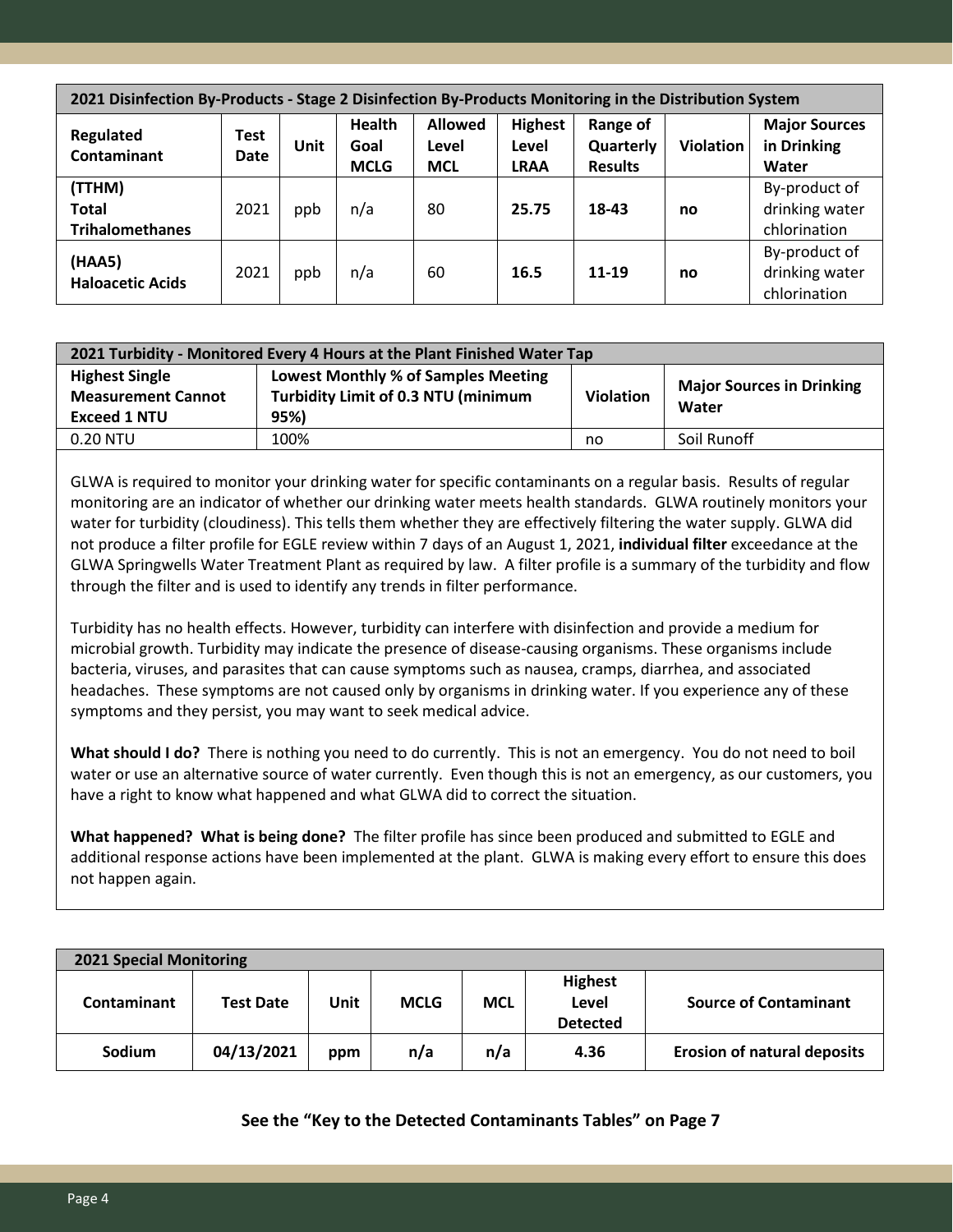|                          | Lead and Copper Monitoring at the Customer's Tap in 2021                                                                                                                                                                                                     |                 |                                      |                                     |                                                 |                                                                   |                                                                |                                                                                                                                       |
|--------------------------|--------------------------------------------------------------------------------------------------------------------------------------------------------------------------------------------------------------------------------------------------------------|-----------------|--------------------------------------|-------------------------------------|-------------------------------------------------|-------------------------------------------------------------------|----------------------------------------------------------------|---------------------------------------------------------------------------------------------------------------------------------------|
| Regulated<br>Contaminant | <b>Unit</b>                                                                                                                                                                                                                                                  | Year<br>Sampled | <b>Health</b><br>Goal<br><b>MCLG</b> | <b>Action</b><br>Level<br><b>AL</b> | 90 <sup>th</sup><br><b>Percentile</b><br>Value* | Range of<br><b>Individual</b><br><b>Samples</b><br><b>Results</b> | <b>Number</b><br><b>of</b><br><b>Samples</b><br><b>Over AL</b> | <b>Major Sources in</b><br><b>Drinking Water</b>                                                                                      |
| Lead                     | ppb                                                                                                                                                                                                                                                          | 2021            | $\mathbf 0$                          | 15                                  | $\Omega$                                        | $0 - 29$                                                          | $\mathbf{1}$                                                   | Lead services lines,<br>corrosion of<br>household,<br>plumbing including<br>fittings and fixtures;<br>erosion of natural<br>deposits. |
| Copper                   | ppm                                                                                                                                                                                                                                                          | 2021            | 1.3                                  | 1.3                                 | 0.1                                             | $0.0 - 0.3$                                                       | $\mathbf 0$                                                    | Corrosion of<br>household plumbing<br>system; Erosion of<br>natural deposits;<br>leaching from wood<br>preservatives.                 |
|                          | * The 90 <sup>th</sup> percentile value means 90 percent of the homes tested have lead and copper levels below the given 90 <sup>th</sup><br>percentile value. If the 90 <sup>th</sup> percentile value is above the AL additional requirements must be met. |                 |                                      |                                     |                                                 |                                                                   |                                                                |                                                                                                                                       |

| <b>Water Service Line Inventory Status</b>                                                                                                                                                                                                                                                                                                                               |                                                           |                                      |  |  |  |  |  |
|--------------------------------------------------------------------------------------------------------------------------------------------------------------------------------------------------------------------------------------------------------------------------------------------------------------------------------------------------------------------------|-----------------------------------------------------------|--------------------------------------|--|--|--|--|--|
| <b>Number of Lead Service Lines</b>                                                                                                                                                                                                                                                                                                                                      | <b>Number of Unknown Material</b><br><b>Service Lines</b> | <b>Total Number of Service Lines</b> |  |  |  |  |  |
| 10.084<br>287                                                                                                                                                                                                                                                                                                                                                            |                                                           |                                      |  |  |  |  |  |
| A service line includes any section of pipe from the water main to the building plumbing at the first shut-off valve<br>inside the building, or 18 inches inside the building, whichever is shorter. The Township did not historically keep<br>records of privately-owned service lines. The process of collecting data to update the service line inventory is ongoing. |                                                           |                                      |  |  |  |  |  |

| Regulated<br><b>Contaminant</b> | <b>Treatment Technique</b>                                                                                                                                                                                                                                                               | <b>Typical Source of Contaminant</b> |
|---------------------------------|------------------------------------------------------------------------------------------------------------------------------------------------------------------------------------------------------------------------------------------------------------------------------------------|--------------------------------------|
| <b>Total Organic Carbon ppm</b> | The Total Organic Carbon (TOC) removal ratio is<br>calculated as the ratio between the actual TOC<br>removal and the TOC removal requirements. The Erosion of natural deposits<br>TOC is measured each quarter and because the level<br>is low, there is no requirement for TOC removal. |                                      |

#### **What Precautions Should You Consider?**

Some people may be more vulnerable to contaminants in drinking water than the general population. Immunocompromised persons such as persons with cancer undergoing chemotherapy, persons who have undergone organ transplants, people with HIV/ AIDS or other immune system disorders, some elderly and infants can be particularly at risk from infections. These people should seek advice about drinking water from their health care providers. EPA/CDC guidelines on appropriate means to lessen the risk of infection by Cryptosporidium and other microbial contaminants are available from the Safe Drinking Water Hotline (800) 426-4791.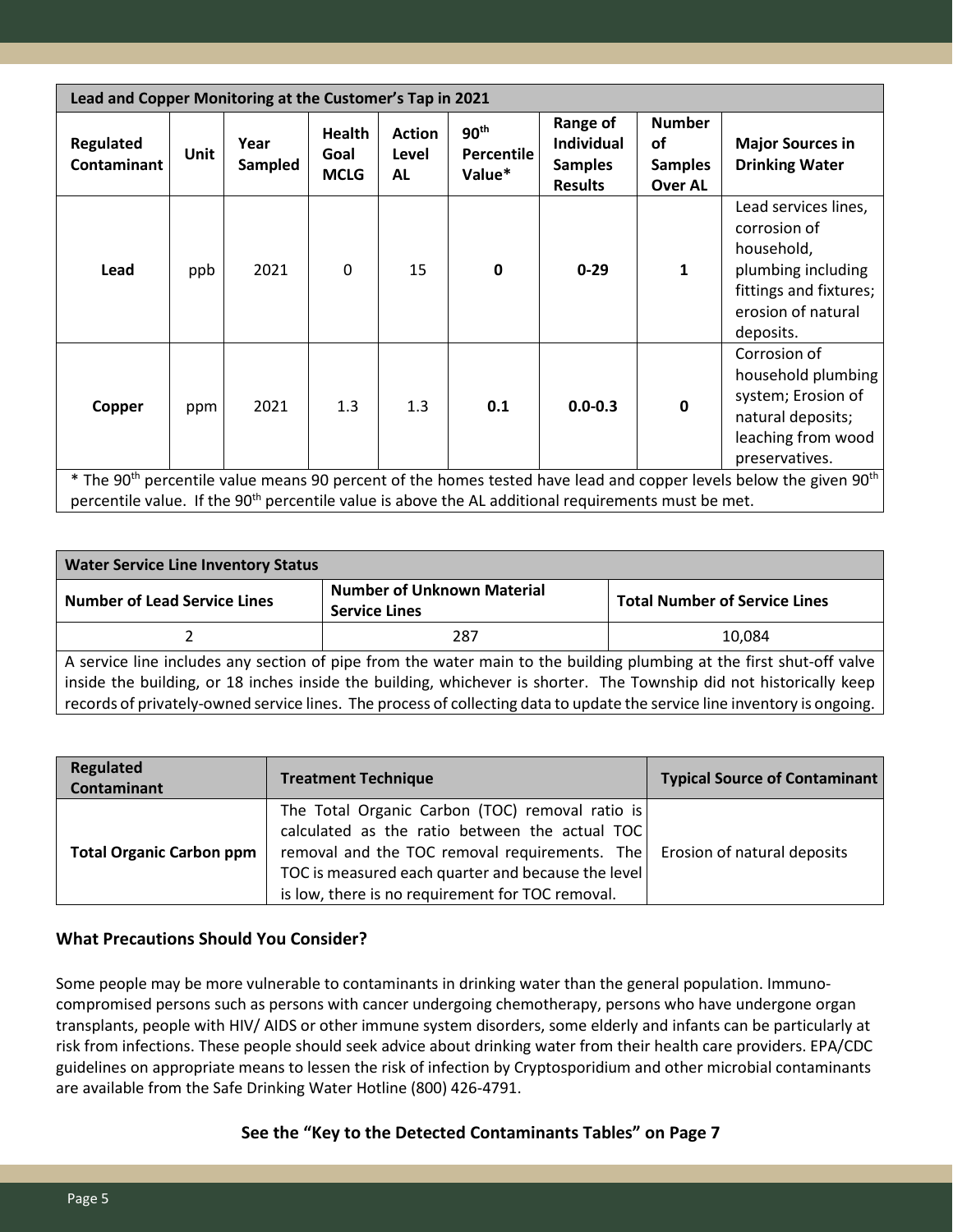# **2021 GLWA Springwells Water Treatment Plant Mineral Analysis**

| Parameter                               | <b>Units</b> | Max.      | Min.      | Avg.  | Parameter                                | <b>Units</b> | Max.        | Min.      | Avg. |
|-----------------------------------------|--------------|-----------|-----------|-------|------------------------------------------|--------------|-------------|-----------|------|
| <b>Turbidity</b>                        | <b>NTU</b>   | 0.12      | 0.03      | 0.07  | Phosphorus                               | ppm          | 0.67        | 0.37      | 0.50 |
| <b>Total Solids</b>                     | ppm          | 174       | 94        | 135   | <b>Free Carbon Dioxide</b>               | ppm          | 12.1        | 8.8       | 10.2 |
| <b>Total Dissolved</b><br><b>Solids</b> | ppm          | 146       | 75        | 120   | <b>Total Hardness</b>                    | ppm          | 106         | 82        | 99   |
| <b>Aluminum</b>                         | ppm          | 0.082     | 0.012     | 0.037 | <b>Total Alkalinity</b>                  | ppm          | 76          | 64        | 70   |
| <b>Iron</b>                             | ppm          | 0.3       | 0.1       | 0.2   | <b>Carbonate Alkalinity</b>              | ppm          | $\mathbf 0$ | 0         | 0    |
| Copper                                  | ppm          | 0.003     | <b>ND</b> | 0.000 | <b>Bi-Carbonate</b><br><b>Alkalinity</b> | ppm          | 76          | 64        | 70   |
| Magnesium                               | ppm          | 8.3       | 6.1       | 7.3   | <b>Non-Carbonate</b><br><b>Hardness</b>  | ppm          | 35          | 18        | 29   |
| Calcium                                 | ppm          | 29.1      | 21.3      | 25.1  | <b>Chemical Oxygen</b><br><b>Demand</b>  | ppm          | 3.3         | <b>ND</b> | 1.5  |
| Sodium                                  | ppm          | 8.4       | 4.4       | 5.3   | <b>Dissolved Oxygen</b>                  | ppm          | 13.4        | 8.9       | 10.9 |
| Potassium                               | ppm          | 1.3       | 0.8       | 1.0   | <b>Nitrite Nitrogen</b>                  | ppm          | <b>ND</b>   | <b>ND</b> | 0.0  |
| <b>Manganese</b>                        | ppm          | 0.004     | <b>ND</b> | 0.000 | <b>Nitrate Nitrogen</b>                  | ppm          | 0.45        | 0.23      | 0.32 |
| Lead                                    | ppm          | <b>ND</b> | <b>ND</b> | 0.000 | <b>Fluoride</b>                          | ppm          | 0.71        | 0.38      | 0.55 |
| Zinc                                    | ppm          | 0.001     | <b>ND</b> | 0.000 | pH                                       |              | 7.20        | 7.07      | 6.54 |
| <b>Silica</b>                           | ppm          | 2.8       | 1.8       | 2.2   | <b>Specific Conductance</b><br>@ 25 °C   | umhos        | 238         | 191       | 224  |
| <b>Sulfate</b>                          | ppm          | 32.0      | 22.6      | 25.9  | <b>Temperature</b>                       | $^{\circ}$ C | 24.3        | 3.7       | 14.5 |
| <b>Chloride</b>                         | ppm          | 12.9      | 8.9       | 10.4  |                                          |              |             |           |      |

#### **Special Monitoring: Unregulated Contaminant Monitoring Rule (UCMR4)**

Unregulated contaminants are those for which EPA has not established drinking water standards. Monitoring helps EPA to determine where certain contaminants occur and whether it needs to regulate those contaminants.

| <b>Unregulated</b><br><b>Contaminant</b> | <b>Test</b><br><b>Date</b> | Unit | <b>Health</b><br>Goal<br><b>MCLG</b> | <b>Allowed</b><br><b>Level MCL</b> | Level<br><b>Detected</b> | Range of<br><b>Detection</b> | Major Sources in<br><b>Drinking Water</b>              |
|------------------------------------------|----------------------------|------|--------------------------------------|------------------------------------|--------------------------|------------------------------|--------------------------------------------------------|
| <b>Manganese</b>                         | 2019                       | ppb  | n/a                                  | n/a                                | 0.41                     | n/a                          | Erosion of natural<br>deposits.                        |
| <b>HAA9 Group</b>                        | 2019                       | ppb  | n/a                                  | n/a                                | 21.66                    | n/a                          | of<br>By-product<br>drinking<br>water<br>disinfection. |
| <b>HAA9 Group</b>                        | 2018                       | ppb  | n/a                                  | n/a                                | 20.04                    | n/a                          | of<br>By-product<br>drinking<br>water<br>disinfection. |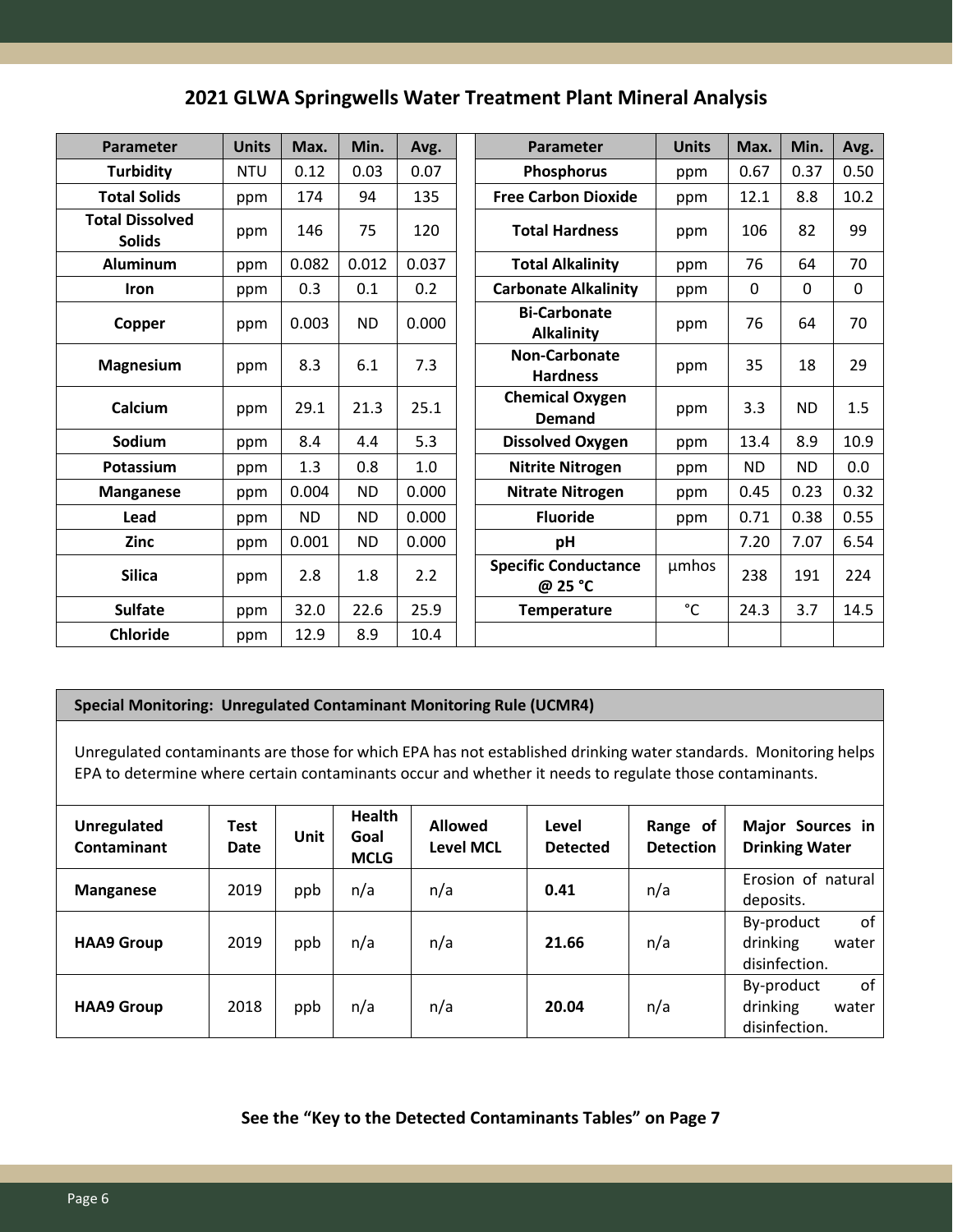# **Key to the Detected Contaminants Tables**

| Symbol       | <b>Abbreviation</b>                      | <b>Definition/Explanation</b>                                                                                                                                                                                    |
|--------------|------------------------------------------|------------------------------------------------------------------------------------------------------------------------------------------------------------------------------------------------------------------|
| <b>AL</b>    | <b>Action Level</b>                      | The concentration of a contaminant which, if exceeded, triggers<br>treatment or other requirements which a water system must<br>follow.                                                                          |
| $^{\circ}$ C | Celsius                                  | A scale of temperature in which water freezes at 0° and boils at<br>100° under standard conditions.                                                                                                              |
| $\, >$       | Greater than                             |                                                                                                                                                                                                                  |
| HAA5         | <b>Haloacetic Acids</b>                  | HAA5 is the total of bromoacetic, chloroacetic, di-bromoacetic,<br>dichloroacetic, and trichloroacetic acids. Compliance is based on<br>the total.                                                               |
| <b>LRAA</b>  | Locational Running Annual Average        | The average of analytical results for samples at a particular<br>monitoring location during the previous four quarters.                                                                                          |
| <b>MCL</b>   | Maximum Contaminant Level                | The highest level of a contaminant that is allowed in drinking<br>water. MCLs are set as close to the MCLGs as feasible using the<br>best available treatment technology.                                        |
| <b>MCLG</b>  | Maximum Contaminant Level Goal           | The level of contaminant in drinking water below which there is no<br>known or expected risk to health. MCLGs allow a margin of safety.                                                                          |
| <b>MRDL</b>  | Maximum Residual Disinfectant Level      | The highest level of disinfectant allowed in drinking water. There is<br>convincing evidence that addition of a disinfectant is necessary for<br>control of microbial contaminants.                              |
| <b>MRDLG</b> | Maximum Residual Disinfectant Level Goal | The level of a drinking water disinfectant below which there is no<br>known or expected risk to health. MRDLG's do not reflect the<br>benefits of the use of disinfectants to control microbial<br>contaminants. |
| n/a          | not applicable                           |                                                                                                                                                                                                                  |
| <b>ND</b>    | Not Detected                             |                                                                                                                                                                                                                  |
| <b>NTU</b>   | Nephelometric Turbidity Units            | Measures the cloudiness of water.                                                                                                                                                                                |
| pCi/L        | <b>Picocuries Per Liter</b>              | A measure of radioactivity                                                                                                                                                                                       |
| ppb          | Parts Per Billion (one in one billion)   | The ppb is equivalent to micrograms per liter.                                                                                                                                                                   |
|              |                                          | A microgram = $1/1000$ milligram.                                                                                                                                                                                |
| ppm          | Parts Per Million (one in one million)   | The ppm is equivalent to milligrams per liter.                                                                                                                                                                   |
|              |                                          | A milligram = $1/1000$ gram.                                                                                                                                                                                     |
| <b>RAA</b>   | Running Annual Average                   | The average of all analytical results for all samples during the<br>previous four quarters.                                                                                                                      |
| TΤ           | <b>Treatment Technique</b>               | A required process intended to reduce the level of a contaminant<br>in drinking water.                                                                                                                           |
| <b>TTHM</b>  | <b>Total Trihalomethanes</b>             | Total Trihalomethanes is the sum of chloroform,<br>bromodichloromethane, dibromochloromethane and bromoform.<br>Compliance is based on the total.                                                                |
| umhos        | Micromhos                                | Measure of electrical conductance of water                                                                                                                                                                       |